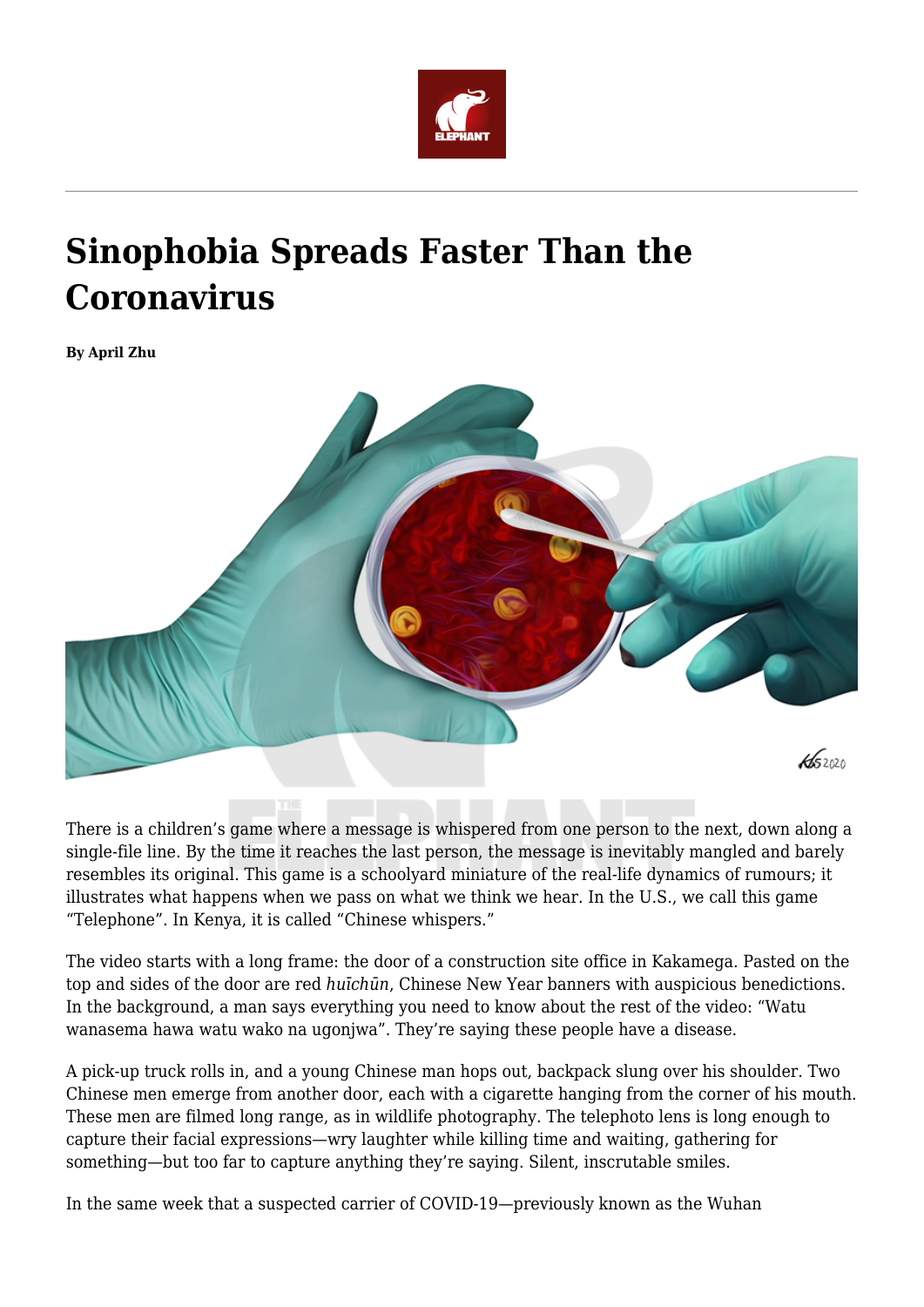coronavirus after the source of the outbreak—flew into Jomo Kenyatta International Airport, there were at least two other instances of "coronavirus scares" at Chinese construction camps in Kenya that did not make the headlines. In Kakamega, a rumour about a Chinese man wearing a face mask with blood dripping from his nose prompted someone to alert the Ministry of Health. Medical professionals were dispatched, accompanied by police. The screening process was documented by local news agencies, including the rogue YouTube channel Magical Kenya News, which posted a video entitled "CORONA VIRUS SCARE IN KAKAMEGA". (Magical Kenya has since taken it down, a representative said, because YouTube does not monetise COVID-19-related content.)

The rest of the video is the familiar molasses drawl of medical bureaucracy: some Chinese men being screened and paperwork filed, but mostly little else happening. In an interview later given by the OCPD (Officer Commanding Police Division) overseeing the screening, health workers screened seven Chinese people, together with Kenyans who had been in close contact with them, but found no flu-like symptoms, nor any history of recent travel to China.

"That's Li… Chong…" the OCPD says, drawing the vowels into the back of his throat, referring to the young man with the backpack. "He came from China on 17 July". "And since that time last year, no colleagues of ours have come from China", said "Li Chong", shaking his head, compliant but vexed. The OCPD, wearing a mask with only the top straps tied, says, "It's good also to take precautions. Just like you did when you went to the… with the… with this"—gesturing to the dust mask the Chinese man had worn, which instigated this coronavirus scare—"you were taking precautions".

But that is precisely the perversity of coronavirus, isn't it? That, in this instance, no one did anything wrong. Better safe than sorry. It was just a Chinese man wearing a dust mask, but what if it wasn't? An epidemic raises stakes so that biological risks force us to take actions that we feel are racist but which, we swear, aren't.

COVID-19 is a diasporic disease—in the sense that it has lit up in its path the global tracks of the Chinese diaspora—but also because of the identities it has activated abroad. The fears the epidemic has stoked have far outpaced its spread, and discussion of the disease's politics, for better or worse, often outweighs that of epidemiology. Its ripple effects are familiar to anyone in a diaspora: negotiating how much distance to put between yourself and your origin—"origin" being that which others perceive it to be, and what ills they perceive it to embody.

Isn't it ironic that face masks make us look even more the same than they say we already do?

—

Five years ago, there were only a handful of Chinese restaurants in Nairobi, some Chinese-run casinos and markets, and a dejected "China Centre" that was meant to be doing something diplomatic. Five years ago, there was no Standard Gauge Railway stretching from Mombasa to Nairobi, built by World Bank-blacklisted Chinese contractors with loans extended by the Chinese Import-Export Bank and tainted with political graft. There was no Xinhua headquarters. No Chinese children at art summer camps. This is no longer the case.

The narrative of the Chinese takeover is a simple story, and simple stories are the strongest, like deep, ready grooves along which individual stories and images slide, all going in the same direction. The Chinese man caning a Kenyan employee melds into frozen Chinese tilapia thawed and sold in Gikomba as Lolwe's fresh catch melds into "Made in China" vitenge melds into the Chinese man caught on video calling Uhuru a monkey melds into the swarms of passengers unloaded into Kenya twice a week from China Southern Airlines planes that refuse to stop flying.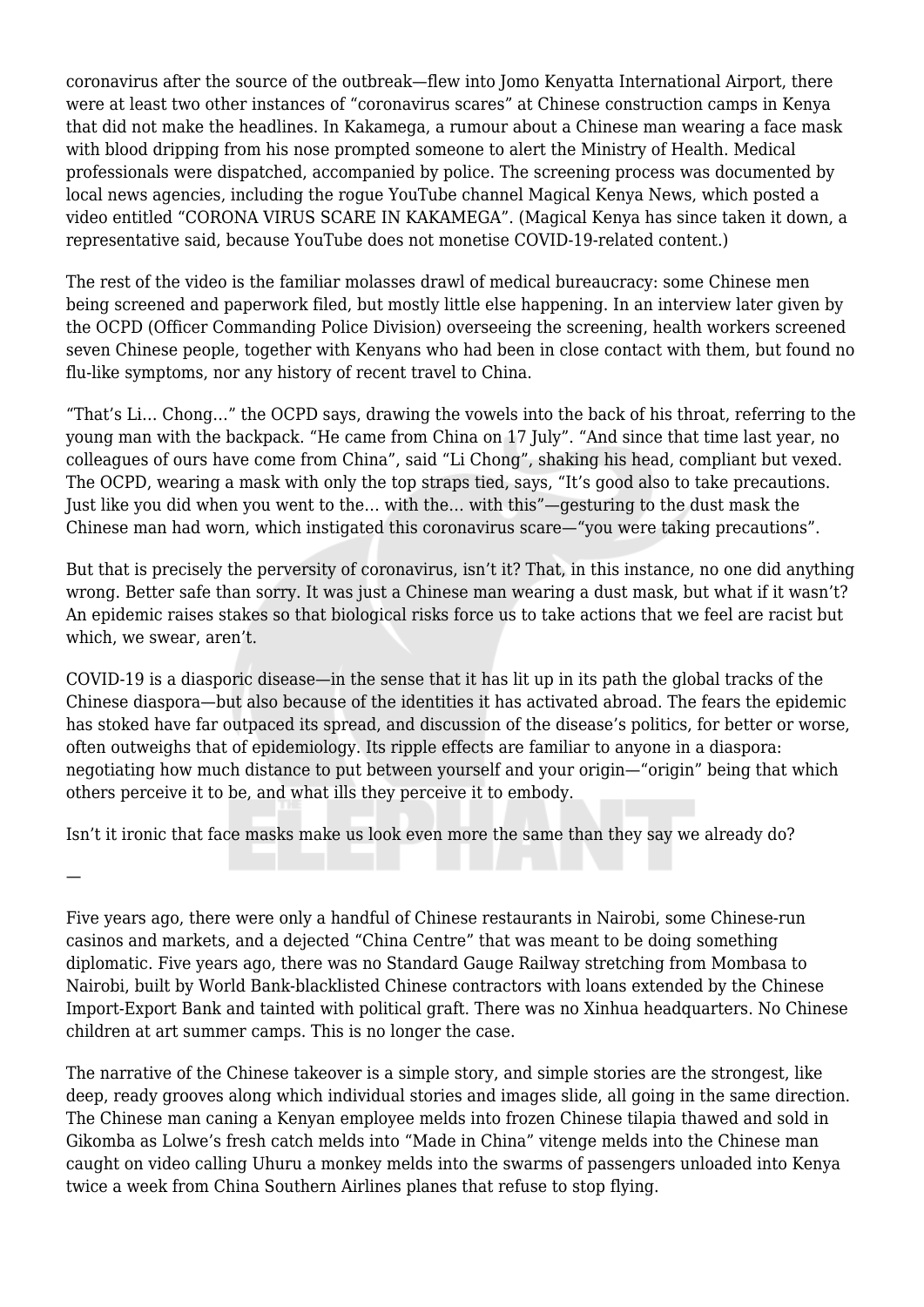Five years ago, there were only a handful of Chinese restaurants in Nairobi, some Chinese-run casinos and markets, and a dejected "China Centre"

The invasion narrative derives much of its power exactly from how powerless most Kenyans feel to stop it. What political agency do everyday Kenyan citizens truly have over the looming spectre of "China" in all its forms, political, economic, and demographic? Not very much. The centralised, national nature of Kenya-China negotiation—not to mention the current absence of a cohesive political opposition in Kenya, plus basal corruption within the entire political system—means that, on the whole, there are few avenues for an individual Kenyan citizen to exercise power, to resist.

Is this natural paranoia towards a national invader much different from that towards a pathological invader? After all, disgust is our bodies' evolved reaction to the trespassing of boundaries, argues geographer Theo Aalders, PhD candidate in Environmental Social Science at the University of Gothenburg. Whether the boundaries are those of our own physical bodies or those of a nation, things that are out of their place, things that can move into our own space, can trigger the primary, deep emotion of disgust.

We fear COVID-19, this mysterious, invisible, deadly pathogen that enters bodies without permission, precisely because—short of very extreme measures—we are almost powerless to stop its entry. COVID-19 and China: both foreign contagions, carried by air, indifferent to borders and boundaries, indifferent to the bodies they enter and "colonise," yet capable of wreaking havoc on core functions.

However, if disgust results from the trespassing of boundaries, then this emotional reflex to invasion is not inherently bad. "On one hand, this reflex is at the root of every anti-colonial movement of every revolution against foreign invaders, so it's something very progressive, something extremely liberating", says Aalders. Take the proposed Lamu Coal Plant, for example: its promoters steamrolled past the voices of the local communities its construction would threaten and whose livelihoods it would destroy, a coal plant whose construction would ravage the rich archive of Swahili culture that is Lamu Town. The activists and communities that organised to defeat the coal plant—and ultimately did—drew from a form of repulsion at neoliberal development, at conquest, at invasion of their "boundaries." But they were able to do this without sliding down the grooves of a simple "Chinese invasion" narrative. The remedy to sinophobia is not sinophilia; it is nuance.

What political agency do everyday Kenyan citizens truly have over the looming spectre of "China" in all its forms, political, economic, and demographic?

But once the scale shifts from a national level to an individual level, according to Aalders, then suddenly this potentially very liberating emotion or reflex turns into its own opposite. That "disgust" is now projected towards an individual, perhaps a Chinese man wearing a mask.

—

It was the second Sunday in a row that we all had to wear masks to church in Nairobi. I have been attending a Chinese immigrant church in the small rented room of an office building—vacant on Sunday mornings but for us—with grey plastic picnic chairs, a blue carpet over-ripening to brown, a projector for lyrics and sermon PowerPoints, but very little else. At the door, the usher politely requested us to take one light blue surgical mask from a plastic box, plus a pump of hand sanitiser. As we sang, the masks would cling to our faces as we breathed in, and puff out as we breathed out: words pulsing in and out on blue masks like heartbeats on our faces.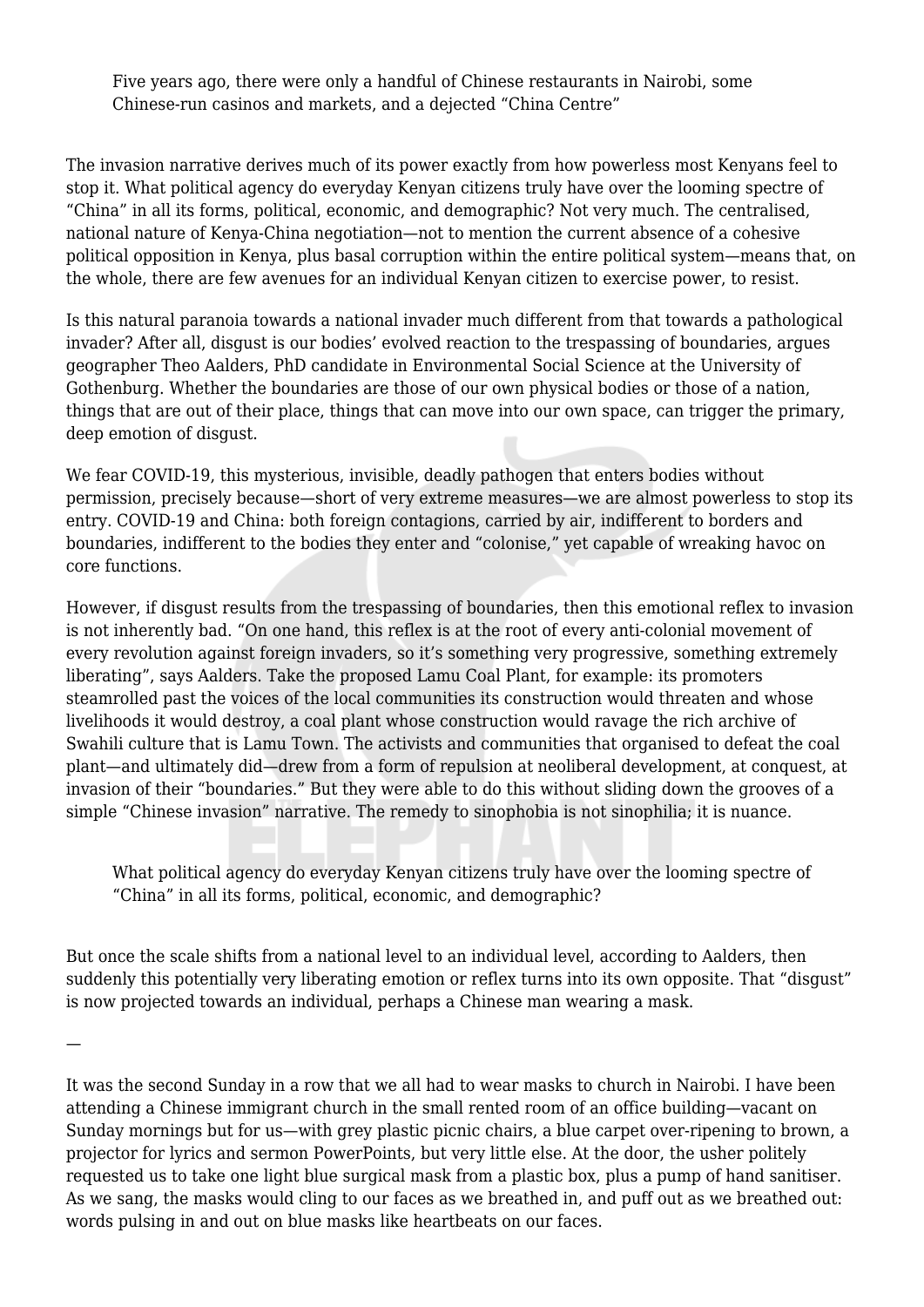The first week that we wore masks in church, the pastor told us that the masks did not symbolise a lack of faith. The church headquarters in Taiwan had suggested that its congregations begin taking extra precautions because they were diaspora churches after all, comprised of people travelling from greater China, especially right after Chinese New Year. COVID-19 had wrought chaos and tragedy on what ought to have been a celebration comprised of millions of family gatherings, many hardearned after a year of migrant work far from home. But now, because of limited flights from China and general uncertainty, people were travelling in disorganised spurts from China back to countries like Kenya where they usually worked. Now, Pastor said, we must make use of the means God has provided to protect ourselves.

But the second time we wore masks in church, the pastor told us we needed to take a vote. Direct flights from China to Kenya were still running, and although the Chinese Embassy in Kenya had suggested travellers from China self-quarantine for 14 days upon landing in Kenya, many were still going about their normal lives, frequenting grocery stores, offices, restaurants. Perhaps we should consider worship from home for the next two Sundays, Pastor said. He gave us a couple of minutes to pray about it.

"Ok now, who is in favour of suspending meeting at church temporarily for the next two weeks?" Eyes darted around. Four hands. "Don't look at others!" A couple more hands. "And who is in favour of continuing to meet here?" It was a tie.

COVID-19 and China: both foreign contagions, carried by air, indifferent to borders and boundaries, indifferent to the bodies they enter and "colonise"

The pastor asked one woman how her husband, who had just left to use the bathroom, would vote, and she said she didn't know. But just then he walked in and, chuckling as he realised he was to break the deadlock, said, "*Zài jiā bei*". Let's just stay home.

After the worship service was over, one man who had voted to keep coming to church—a northerner whose voice resonated within his stout, square body and throughout the room—was yelling. Not at anyone in particular, just about the situation, about the strictures that were hemming in his life. "Masks, masks, wear here, wear there!". He wanted to will normalcy into being. A Taiwanese brother tried to soothe him, saying that he too had never worn masks until now, and see how he even had to take his off while singing because it was bothering him, but at the end of the day we still needed to be careful.

The northerner sighed. "They're saying we have to wear them everywhere, even in front of black people". Even in its absence—or perhaps because of the potential of landfall, that fear of coronavirus which outpaces coronavirus itself—the disease was demanding that we change our movement and gathering. Those light blue masks that we hated, in the eyes of those around us, were ironically omens of the very disease from which we were trying to protect ourselves. We manage our lives against gazes.

I imagined what someone in the hallway would see, looking through the window into our little, dim, grey church with a telephoto lens, our mouths moving silently, our faces ever inscrutable.

—

Diaspora has its own set of physics. It distorts us through the gaze of those around us, just as I, growing up in America, have always been more Chinese than I have ever wanted to be, only to find when I go to China that I had been seeing myself through a diaspora funhouse mirror and will never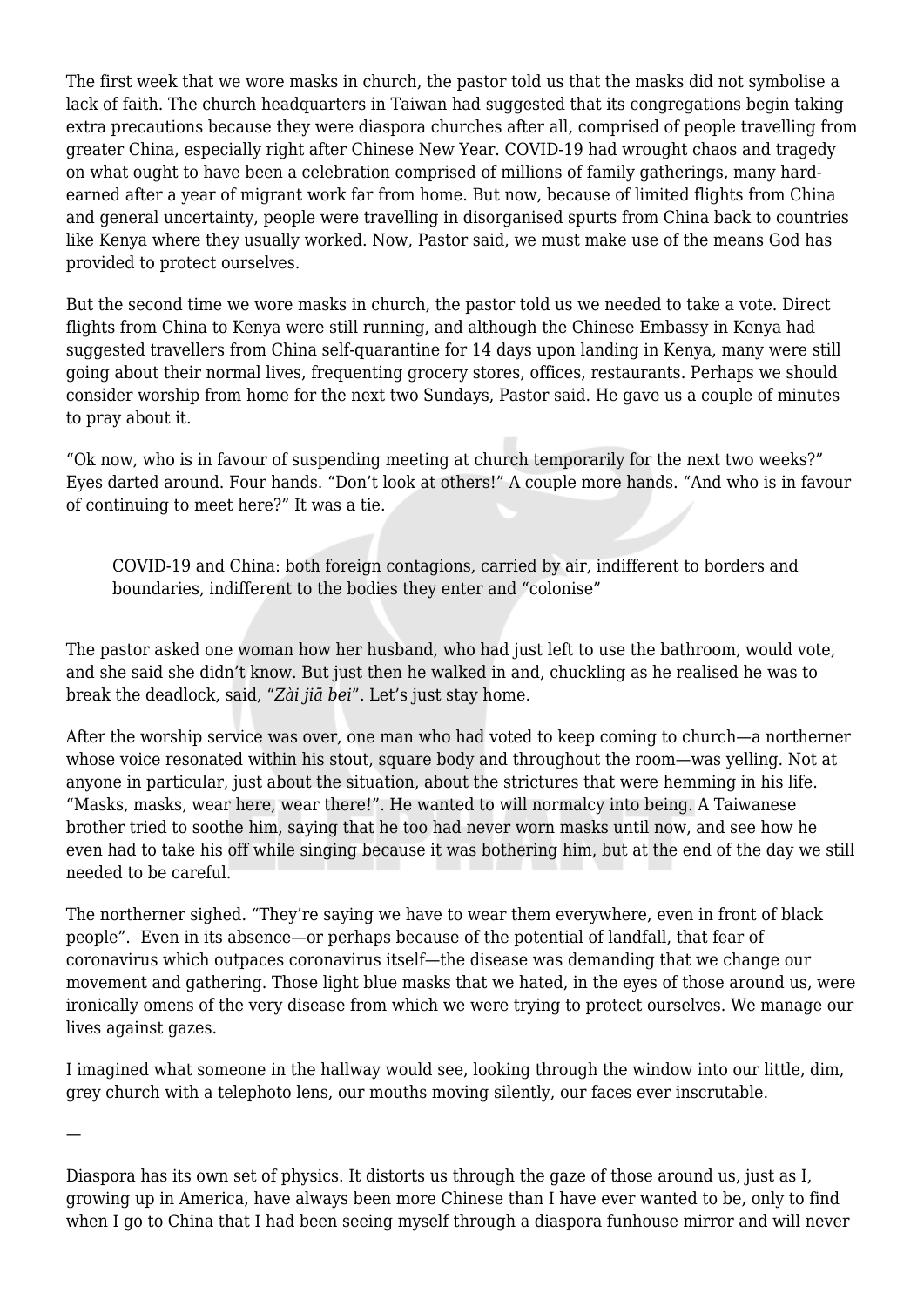be Chinese enough.

The relationship between "homeland" and present-land determines how big or small you appear in the mirror, and this changes completely depending on where you happen to be. In Kenya, as if with a tilt of the head, my image changes in an instant. No longer an ethnic minority in a white country, I am, rather, an unwilling participant in a story of exploitation. My face represents a force against which Kenyans feel they have no power.

Surely sinophobia does not map in the same way in every country. Surely the Chinese diaspora in Kenya, complicit, whether we want to be or not, in some form of exploitation, does not experience sinophobia in the same way that the Chinese living in Italy do. The phobias that orient those of us in places far from home—sinophobia, xenophobia, Islamophobia—are barely sufficient to describe these shapeshifting spectra of power and shades of unbelonging.

Sometimes when we feel too much a stranger, we look for something familiar where we are. What a precious little paradox, to seek small replicas of home that comfort us even as they remind us how far away we really are. It was only when I began reporting on the coronavirus epidemic that I began regularly attending the Chinese church in Nairobi.

I had been to this particular office-building-church before. Its congregation included white- and bluecollar Christians from mainland China, Taiwan, and Hong Kong. Chinese immigrant churches are in many ways all cut from the same cloth, and for me, this little church—in its particular smallness and messiness and diversity, and its big post-service Chinese lunch—was very similar to the churches that I had grown up in, Chinese churches that—with no significant time spent in China—were my only point of reference to the homeland.

I had spent at least a couple of weeks reporting on COVID-19, especially around the first suspected case in Kenya, writing about everything from how test kits work to the situation of [Kenyan students](https://supchina.com/2020/02/05/kenyan-students-in-wuhan-plead-for-evacuation/) [trapped in Wuhan](https://supchina.com/2020/02/05/kenyan-students-in-wuhan-plead-for-evacuation/). Tweeting about coronavirus filled my mentions with snakes, bats, and go-homes, which was neither surprising nor unbearable. Coronavirus has become a racialised problem everywhere in the world, and Kenya is no exception. But the entire process left me feeling alienated in ways I did not want to admit to myself. Something, in the end, turned me towards "home," which, in the absence of actual home, meant church.

Those light blue masks that we hated, in the eyes of those around us, were ironically omens of the very disease from which we were trying to protect ourselves

That first Sunday when we had to wear masks, in the bridge of one of the songs, the slide said "individual worship", and everyone prayed aloud by themselves. The man behind me, a Beijinger who always wore the same black jacket and pants to church, prayed loudly. Loud, but not just so others could hear. This I knew because his sentences were elliptical; they didn't make sense strung together. He begged God to draw near. He prayed for Wuhan, for China. For Kenya. Protect us, Lord. Every so often, he would pause, inhale, and, on the exhale, breathe out: "*Zhǔ ah*", O Lord. Draw near.

Perhaps it was the dry cracks in his voice, or how loud he prayed to Someone who already knew his heart. Maybe it was because it sounded like a solo cutting through a chorus of other solos, or the fact that all our words were a little muffled by our masks. I started to cry.

I realised then that, though I was for a long time steeped in everything coronavirus—numbers, policy, statements, projections—as well as the thick, thorny political discourse about it online, this